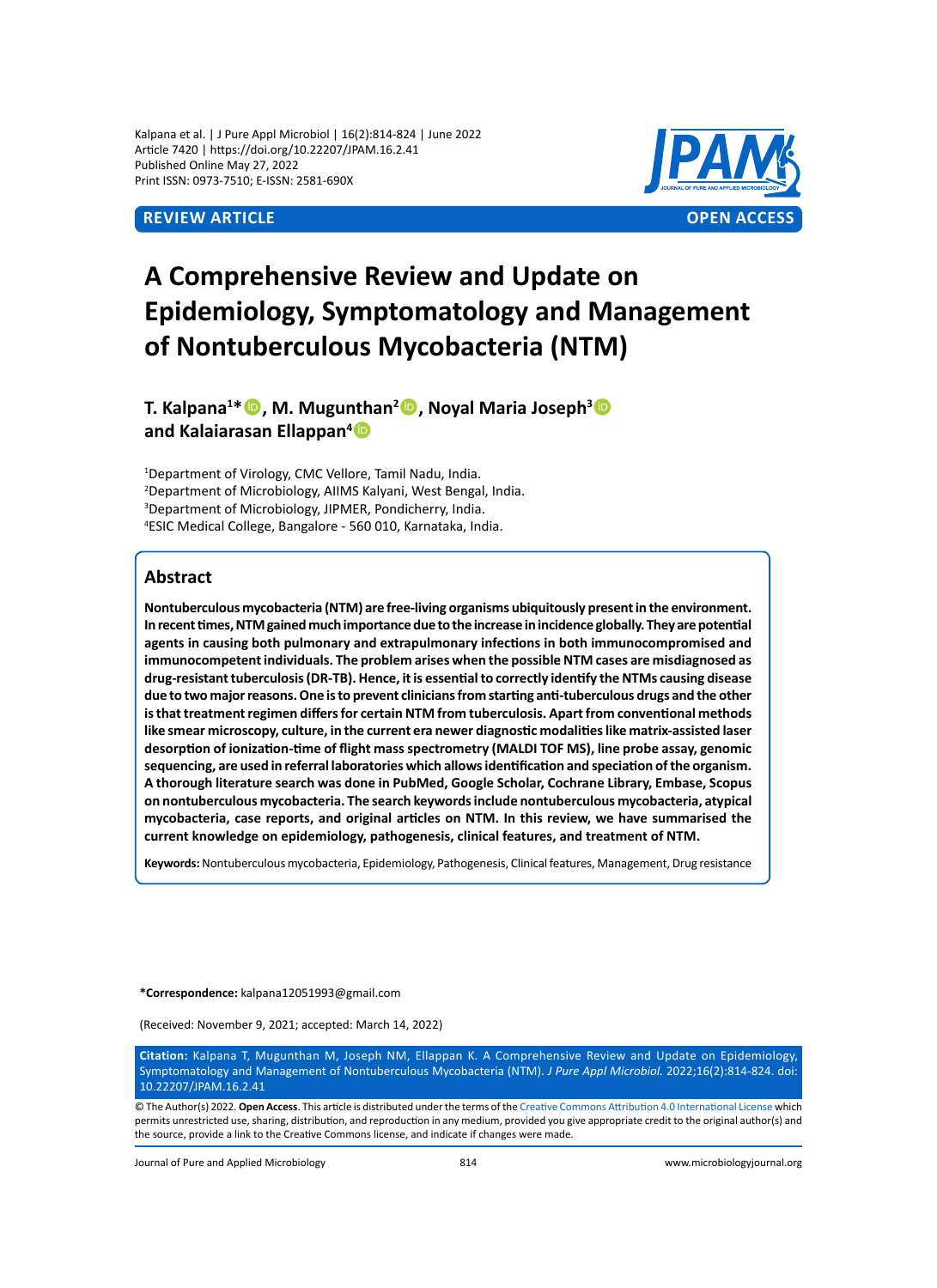#### **Introduction**

# **Discovery and classification of atypical mycobacteria**

In the hunt for Koch bacillus in the environmental sources, several mycobacteria were isolated from soil, water, cheese, animals, etc. In 1935 Pinner called these organisms atypical organisms. Costa Cruz in 1938 isolated *Mycobacterium fortuitum* from abscess followed by Linell and Norden in discovering *Mycobacterium marinum* in 1952. An important pathogenic NTM identified by Buhler and Pollak from a necropsy was later named *Mycobacterium kansasii* in 1955 by Hauduroy. Pigmented NTM that produces a yellow-orange colony in a dark and red colony on exposure to light was named *Mycobacterium scrofulaceum* by Prissick and Masson in 1957. In the same year, Battey bacillus was identified from a patient's sputum in Battey state tuberculosis hospital in Georgia. Later in 1977, a strain isolated from patients in Malmo, a place in Sweden was given the name *M. malmoense*. The next year from a Hodgkin's lymphoma patient *Mycobacterium haemophilum* was isolated. From an HIV patient in Genavense in 1991 *Mycobacterium genavense* was isolated. $1,2$ 

More than 200 species of NTM are prevalent globally but only a few species have pathogenic potential. There are rapidly growing mycobacteria (RGM) containing six groups which include *M. fortuitum* group, *M. chelonae abscessus* group, *M. mucogenicum* group, *M. smegmatis* group, early pigmenting RGM, non pigmented groups. *M. fortuitum* group includes *M. fortuitum*, *M. neworleansense, M. peregrinum, M. brisbanense, M.senegalense, M. setense, M.boenickei, M. houstonense, M. chelonae abscessus* group includes *M. chelonae, M. salmoniphilum, M. saopaulense M. franklinii, M. immunogenum, M. abscessus. M. mucogenicum* group contains three species namely *M. mucogenicum, M. aubagnense, and M. phocaicum. M. smegmatis* group includes *M. smegmatis* and *M. goodii.* Early pigmenting RGM includes *M. flavescens, M. vaccae, M. psychrotolerans, M. phlei, M. neoaurum, M. canariasense, M. cosmeticum. M. celeriflavum, M. hippocampi, M. anyangense, M. mageritense, M. wolinskyi* are the sixth group of non pigmented species. Slowly growing mycobacteria include *Mycobacterium avium complex, M. xenopi, M. kansasii, M. simiae complex, M. terrae–M. nonchromogenicum* complex, *M. szulgai, M. malmoense*, *M. scrofulaceum.*<sup>3</sup>

# **Epidemiology**

In the 20<sup>th</sup> century, mycobacteriosis occurred in small numbers due to rare interactions between the NTM and host. But at present due to multifactorial factors, the incidence of NTM related infections are on the rising trends.<sup>4</sup>

# **Environmental factors**

Two models which include the "susceptible dose" and "unusual dose" model for disease acquisition are described.<sup>5</sup> Susceptible model states that irrespective of the level of exposure to the pathogen individual will get the disease and the unusual dose model states that increased dose of the bacteria leads to the disease besides the immune status. The name 'Environmental bacteria' as such explains the wide distribution of the organism which includes plumbing system in households, water distribution system in hospitals, drinking water supply system, hot tubs and spas, potting soil, household aerosols, metal removal fluid system, refrigerated water and ice, catheters, heated nebulizers, vacuum cleaners.<sup>5-7</sup>

Mycolic acids, arabinogalactan, trehalose containing lipooligosaccharides, glycopeptidolipids, and phenolic glycolipids are responsible for hydrophobic surface and increased thickness of NTM both of which are responsible for adherence to the above surfaces and biofilm formation.<sup>8</sup> Characteristic features like the ability to resist high temperature and requirement of very low level of oxygen and nutrition contribute to its successful survival in the environment.<sup>9</sup>

Due to overlapping of habitats of protozoa like *Acanthamoeba castellanii* and certain NTM like *M. scrofulaceum, M. avium,* phagocytic protozoa plays a very important role in the epidemiology and ecology of these atypical mycobacteria.<sup>10</sup>88% of amoeba-like *Acanthamoeba, Echinamoeba, Protacanthamoeba, Vermamoeba* from drinking water was found to contain *M. chelonae* and *M. llatzerense* both of which showed increased resistance to antibiotics.<sup>11</sup> *M. avium* identified from a patient with NTM lung disease was isolated from the patient's home showerhead biofilm.<sup>12</sup> *M. intracellulare* has been frequently recovered from potable and house hold water supply.<sup>13</sup>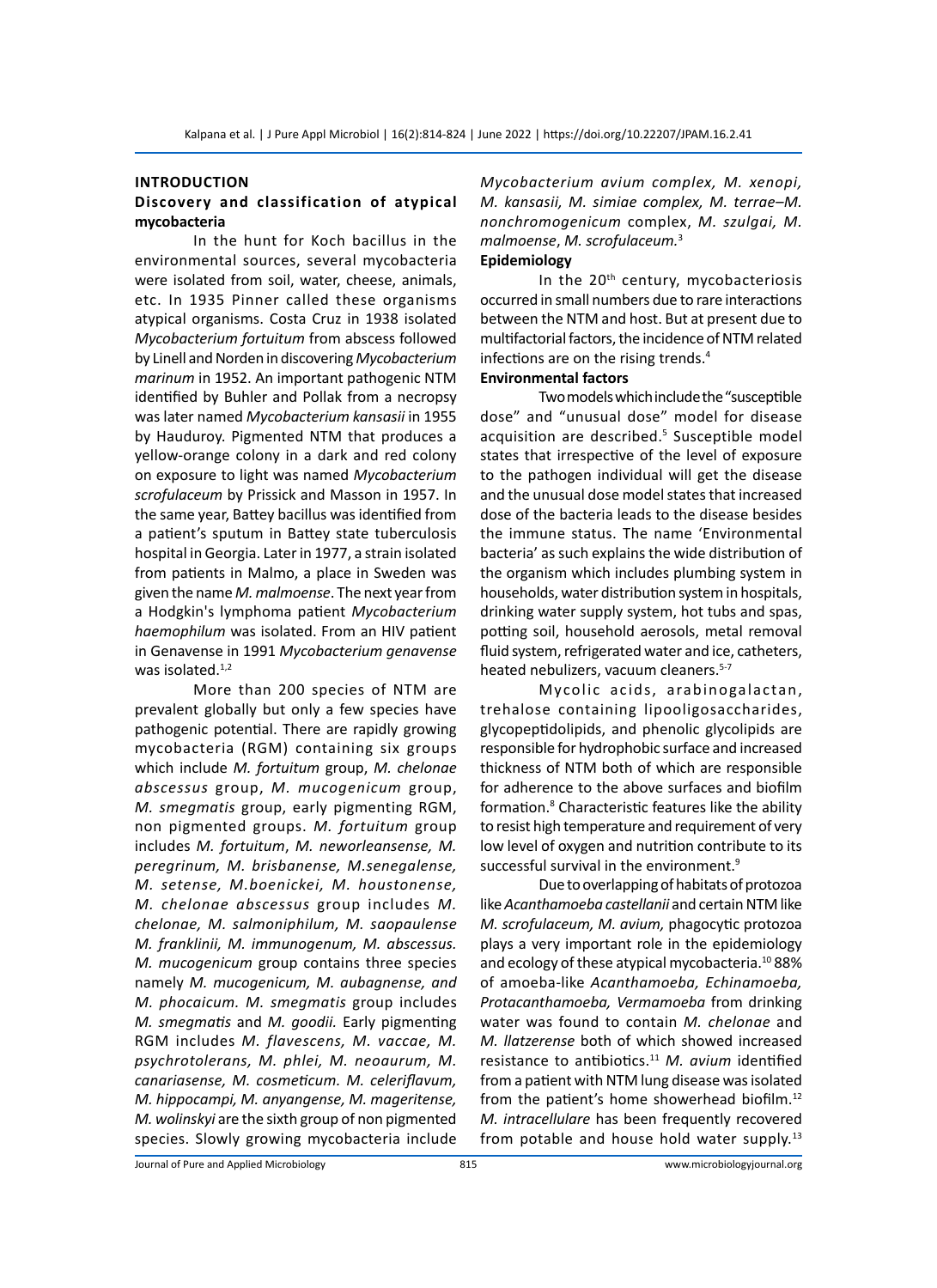*M. chimaera* found in heater-cooler units used during open-heart surgery caused an outbreak that has provided challenges to the medical field.<sup>14</sup> *M. fortuitum* isolated from pedicure associated whirlpool footbath15 and *M. chelonae* from contaminated water used for diluting tattoo ink has been documented in causing skin infections.<sup>16</sup> Thorel et al. stated that 85% of soil, mosses, woods contained *M. chelonae, M. fortuitum*, and *M. kansasii* thus proving their distribution in mountain elevations.<sup>16</sup> Australian ringtails and brushtails possums are the potential reservoirs of *M. ulcerans*. <sup>17</sup>*M. avium* isolated from pigs showed some similar genetic characteristics to those that were isolated from humans as a result of which pigs were considered as an important source of infection.<sup>18</sup> *M. marinum* which is present in aquatic environments and mostly coinhabit aquatic organisms like shellfish, shrimp, eels, oysters, etc is associated with fish tank granulomas in humans.<sup>19</sup> *M. fortuitum* has been recovered from the tissue of feral buffaloes and raw milk.<sup>20</sup>

In health care settings NTM related infections occurring in hospitalized patients ranges from colonization to outbreaks. 60% to 100% NTM colonization is found in hemodialysis units and hospitals. Outbreaks related to NTM injection site abscesses due to the use of contaminated syringes and reusable injection devices are reported. Infections of central venous catheters and NTM cardiac pacemaker infections are also documented. Bronchoscope suction valves and channels commonly get colonized with NTM mycobacteria, which leads to transmission of NTM to uninfected patients.<sup>21</sup> Contaminated otolaryngostomy equipment and tympanostomy tube placement has led to *M. chelonae* otitis media and *M. fortuitum* mastoiditis.<sup>22,23</sup>

## **Host factors**

Three main groups which include immunocompromised patients, the ageing population, and malnutrition are highly susceptible to NTM. It occurs at an increased level in susceptible populations called mendelian susceptibility to mycobacterial disease (MSMD).<sup>24</sup> Immunocompromised conditions like AIDS, anti-cytokine autoantibody, intake of TNF alpha inhibitors like infliximab, adalimumab, steroidal consumption increases the risk.<sup>25</sup> Incidence of NTM is also expected to increase in the elderly population. Elderly men with risk factors like alcohol consumption, smoking, chronic pulmonary obstructive disease, bronchiectasis, cystic fibrosis, and elderly women without the above-mentioned risk factors are highly susceptible.<sup>26</sup> People with malnutrition may have a defect in inspiratory drive and weakness of inspiratory muscles which leads to defect in clearance mechanism. Eating disorders like anorexia nervosa by causing alteration in the immune system increases the risk of infection.<sup>27</sup> **Agent factors**

#### **A. Global distribution of NTM**

Geographical distribution of NTM helps to gain information about the factors that are responsible for causing NTM lung disease (NTM-LD) highly specific to a location. *Mycobacterium avium complex* (MAC) is the common organism isolated worldwide followed by rapidly growing mycobacteria like *Mycobacterium abscessus* and *Mycobacterium fortuitum*. 80% of lung diseases associated with Non-tuberculous mycobacteria are caused by *Mycobacterium avium* complex, *M. kansasii* in the United States, and *M. abscessus* from Southeastern parts of U.S.<sup>28</sup> In northern Europe MAC and in Southern Europe *M. xenopi* were isolated predominantly. *M. kansasii* is the most common NTM in London and United Kingdom. *M. lentiflavum* and *M. gordonae* are the predominant species isolated in Greece and Canada, respectively. *M. intracellulare* was isolated commonly in Australia with *M. abscessus* being commonly recovered from Southern Australia. MAC species predominantly *M. intracellulare* has been increasingly reported from China. In Taiwan MAC is common in the north and *M. abscessus* in the south. In Gulf countries, MAC and *M. abscessus* are the most common NTMs. MAC, *M. simiae,* and *M. marinum* were frequently observed in Omen. *M. fortuitum* and *M. flavescens* are more prevalent in Iran. *M. abscessus* is more common in Singapore. *M. abscessus*, *M. fortuitum*, and *M. intracellulare*  are common in Indian subcontinent.<sup>29</sup>

#### **B. Global prevalence of NTM**

The prevalence and incidence of NTM have increased globally.<sup>30</sup> According to a study conducted in the United States in 2013, the prevalence was estimated to be 13.9 per 100,000 population.31 Prevalence of NTM pulmonary disease in Germany is about 3.3 cases per 100,000 population during 2009–2014.32 A multicenter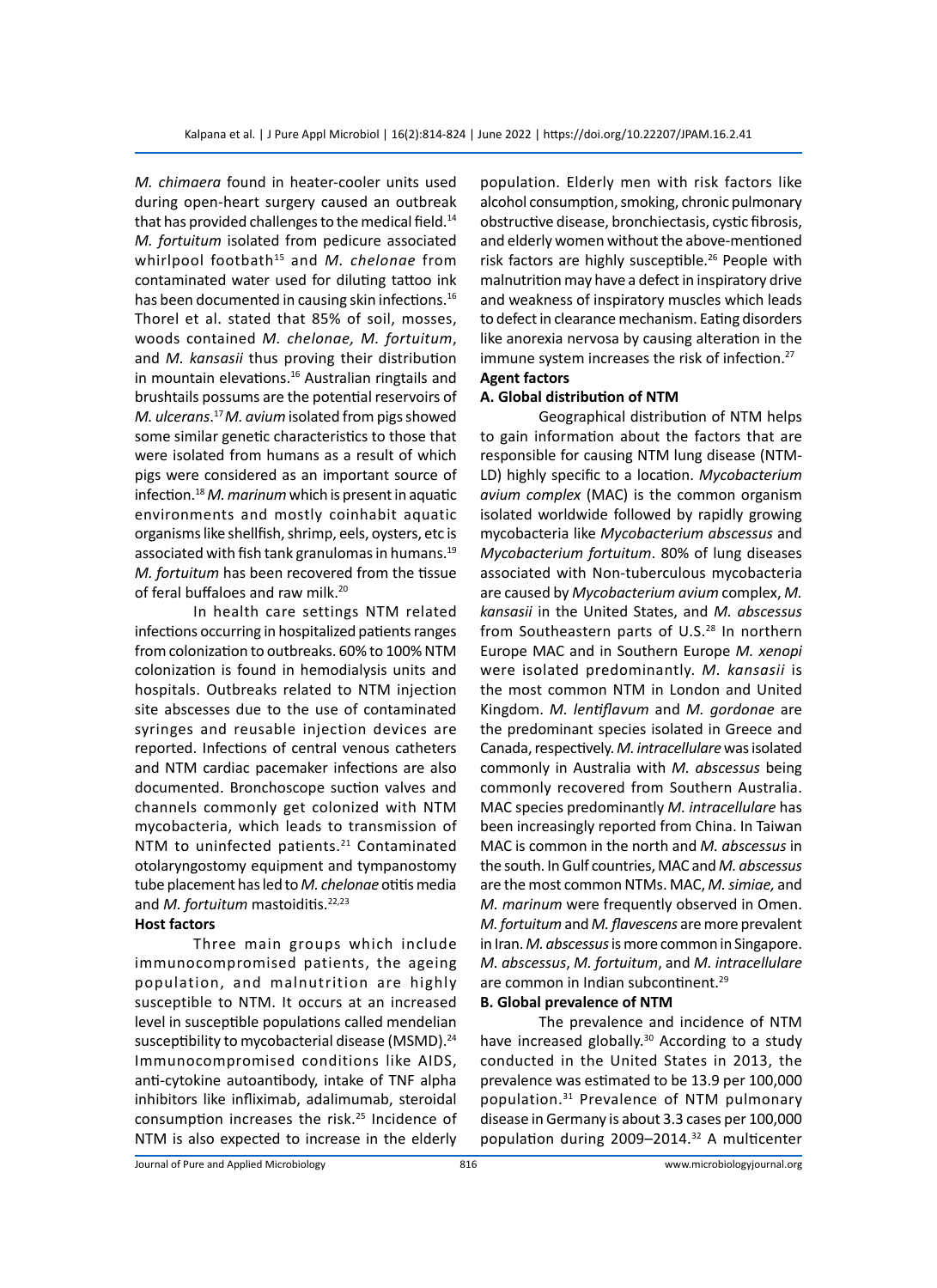study from Japan has shown the incidence of NTM pulmonary disease to be 10.1 per 100,000 population during 2001-2009.<sup>33</sup> Age-adjusted incidence and prevalence was estimated to be 17.9 and 33.3 per 100,000 population in Korea in 2016.34 Iranian study conducted in 2021 showed the prevalence to be less than 15%.35

# **C. Indian prevalence of NTM**

The prevalence of NTM in India varied from 0.7% to 34%.36 According to a study in Northern India prevalence was estimated to be about 29%.37 In Chandigarh, the incidence of NTM was estimated to be around 7.4% and in Delhi, it was found to be 8.3%.<sup>38</sup> Prevalence in pulmonary specimens was around 17.4% in Kolkata.<sup>39</sup> In south India, the prevalence of NTM was around 3.9%, according to a study in Vellore.<sup>40</sup> In our study we found the prevalence to be 1.1% with 0.7% among pulmonary specimens and 0.4% among extra pulmonary specimens.41

#### **D. Virulence factors**

The most important virulence factor is the thick waxy cell envelope. They protect them from host defense and antibiotics. Lipids account for 60% of the cell envelope compared to the gram-negative bacteria which have only 20%.<sup>42</sup> Two types of glycopeptidolipids (GPL) namely non-specific GPL and serovar-specific GPL are the other important virulence factors of NTM. Biofilm formation and the characteristic sliding motility are mainly induced by these GPL.<sup>43</sup> Lipoarabinomannan (LAM) is the next most potent virulence factor for NTM. According to the caps that are covering the LAM they will be called MANLAM, PILAM, AraLAM.<sup>44</sup>

#### **E. Pathogenesis of NTM**

NTM are initially bound to macrophages through fibronectin receptors, complement components like C3b and C4b, and receptors for mannose and fucose residues of the mycobacterial cell wall on their surface. The atypical mycobacteria that were bound to the macrophages will be phagocytosed. These mechanisms by which NTM were able to enter macrophages demonstrate that the intracellular niche provides survival adaption for the bacilli provided that the phagocytes are not sensitized to kill the bacilli. Production of defensins, toxic oxygen products, and acidification will take place to kill the intracellular bacilli.<sup>45</sup> But the NTM was able to evade the above host defenses by the inhibition of phagosome-lysosome fusion, intracellular anaerobic environment, induction of Genes that enhance replication, down regulating Bcl-2 gene. As a result of which apoptosis of macrophages will be induced.<sup>46</sup>

Macrophages process atypical mycobacterial antigens and present them to T lymphocytes. This results in the expansion of T lymphocyte that recognizes those atypical antigens and forms the basis of both immunologic memory and acquired immunity which are highly specific to host defense against mycobacteria. Once CD4 lymphocytes have been recruited to the site of mycobacterial infection they will secrete interleukin 2 and interferon-gamma. Both of them will activate macrophages and will increase cytotoxic lymphocyte activity.

If the inhaled organism survives its initial host defenses within the alveolar macrophages, then macrophages and monocytes will be recruited to the site of infection. The CD4 cells then will interact with infected macrophages leading to either destruction of infected macrophages or intracellular destruction of the mycobacteria. Among the immune cells, T helper lymphocytes form the basis of acquired immunity and natural killer (NK) cells form the basis of innate immunity.

These events will be demonstrated histopathologically in the formation of granulomas where the infected foci will be surrounded by epithelioid cells and other inflammatory cells. But areas of fibrosis and necrosis will be encountered in the nearby areas due to the release of certain enzymes which will be cytolytic. Two forms of pulmonary disease namely the fibrocavitary and fibronodular forms occur due to the above-stated events.47

#### **Role of cytokines**

Cytokines predominantly having antimycobacterial immune response are the interleukin-12 (IL-12), tumor necrosis factor-alpha (TNFa), and interferon (IFN) gamma. IL-2 enhances the ability of NK cells to lyse NTM -infected monocytes. Once IL-12 has binded it will result in the transcription of IL-12 responsive genes mainly the IFN-gamma. After the release of IFNgamma, the production of superoxides and nitric oxide will be enhanced through the activation of neutrophils, macrophages. IFN-gamma also decreases lysosomal pH, increases the surface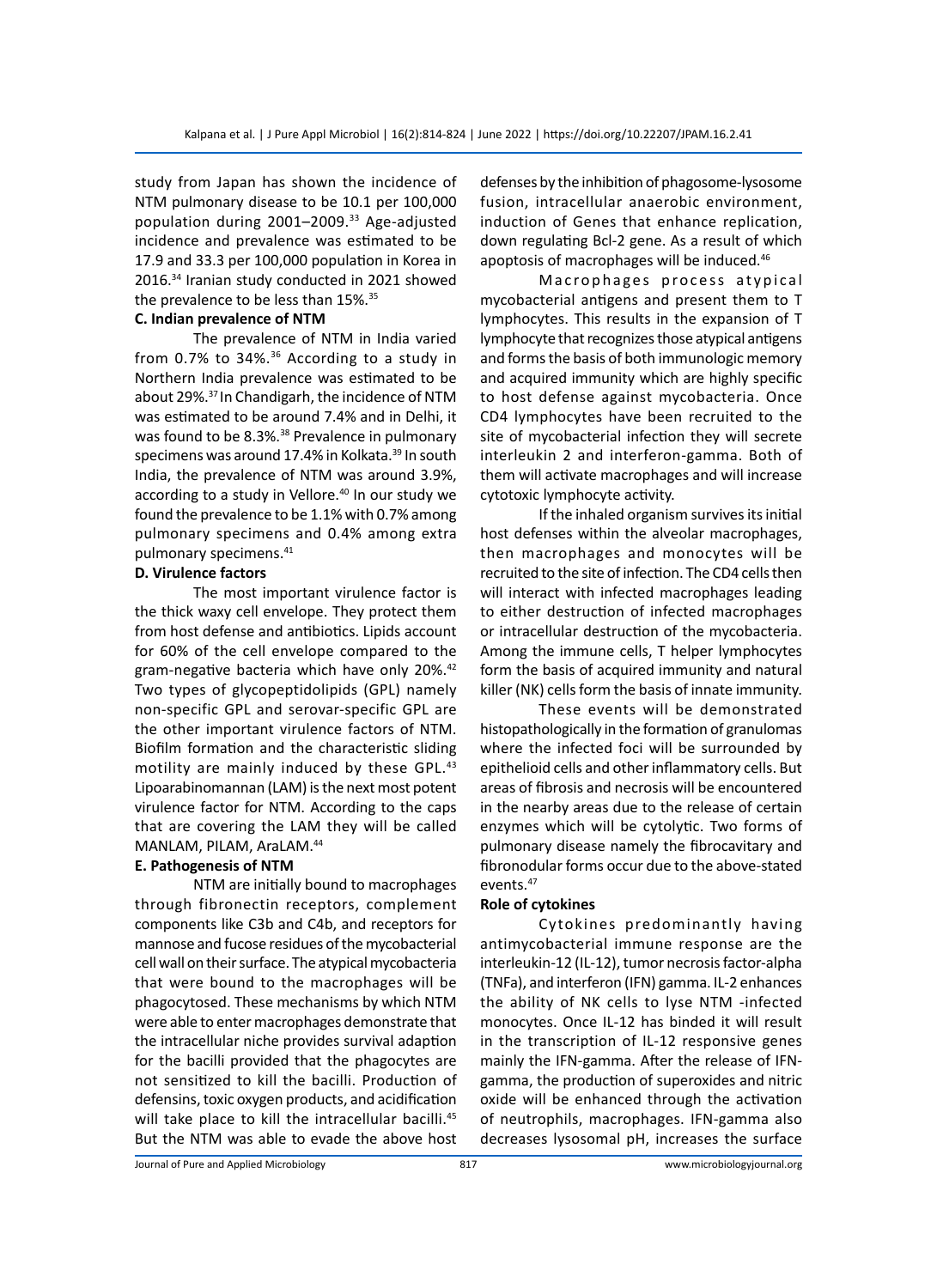display of MHC molecules and Fc receptors. It has been proved that IFN-gamma increases the intracellular concentration of certain antibiotics. TNF-alpha produced by activated macrophages is an important immune modulator for mycobacterial infection. The release of TNF-alpha is stimulated by IFN-gamma and once produced it will be responsible for the IFN-gamma's antimycobacterial effects.<sup>48</sup>

#### **Evasion of the host response**

Mycobacteria evade the host immune responses by several defense mechanisms. The most important ones are biofilm formation and inhibition of inflammatory cytokine production. These mechanisms promote both colonization and invasion of the bronchial epithelium. Mycobacterial cell wall plays an important role in host evasion by scavenging toxic oxygen intermediates, downregulating the lymphocyte proliferation, inhibiting the production of cytokine, blocking the acidification of phagocytes. The glycopeptidolipids (GPL) produced by NTM form a layer that covers the mycobacterial TLR2 ligand phosphatidyl-myo-inositol mannosides, thereby preventing the glycolipid from being recognized by TLR2.49

Biofilm formation is an effective survival strategy for environmental NTM. NTM in biofilms is highly resistant to disinfectants thereby making the eradication of NTM a troublesome process. They are resistant not only to disinfectants but also to antimicrobial drugs. Resistance to antibiotics may be due to enhancement of virulence in biofilms.<sup>50</sup> **Clinical features**

Clinically infections caused by nontuberculous mycobacteria manifest as pulmonary infections, lymphadenitis, skin, and soft tissue infections and then disseminated form.

## **Pulmonary infection**

The pulmonary form remains one of the most common forms of NTM infections.<sup>51</sup> They are predominantly community-acquired. Pulmonary symptoms caused will be highly nonspecific. Pulmonary disease constitutes nearly 85% of total cases. Patients with conditions like cystic fibrosis, emphysema, and bronchiectasis are prone to acquire NTM infections. *Mycobacterium avium complex* (MAC), *Mycobacterium kansasii*, and *Mycobacterium abscessus* are the frequently encountered species. Nodular bronchiectasis and upper lobe fibrocavitary disease are the two important forms of pulmonary NTM.52 The characteristic feature is the formation of granulomatous lesions in the respiratory tract which in due course of time leads to cavitation. The radiological feature in pulmonary form may be bronchiectatic or thin-walled cavity or nodule formation. In Asia, MAC was reported in 68% of all cases and RGM such as *M. abscessus, M. chelonae,*  and *M. fortuitum* accounted for 14% of all cases.<sup>53</sup> In our study we found pulmonary infections to be predominantly caused by *M. intracellulare* (26.6%) followed by *M. abscessus* (17.7%) and *M. kansasii*  $(12.7\%)$ <sup>41</sup>

#### **Lymphadenitis**

It occurs most commonly in children less than 5 years of age. Submandibular nodes are the most common lymph node involved in 87 percent of cases. It is followed by preauricular nodes in 9 percent and submental nodes in 3 percent of cases. Rarely supraclavicular nodes are involved.54 the main route of entry for causing cervical lymphadenitis is the oropharyngeal mucosa or following penetrating trauma. Adults are affected if underlying comorbidities are present. Involved nodes gradually increase in size and mostly they will be unilateral. Occasionally they will rapidly increase in size leading to sinus tract formation once they have ruptured. Systemic symptoms occur if the nodes are infected secondarily by other bacterial infections. Histopathology plays a very prominent role in the identification of NTM related lymphadenitis. MAC contributes to 80% of lymphadenitis cases. In India common, NTM involved in causing lymphadenitis are *M. scrofulaceum, M. avium complex, M. kansasi,*  and *M. fortuitum*. 55 Decreased echogenicity were detected in ultrasound in earlier stage preceded by edema in surrounding soft tissue, matting of the nodes in the latter. CT scan shows a hypodense lesion in the center with ring enhancement and also the absence of fat strands in the nodes which helps to distinguish them from bacterial lymphadenitis.<sup>56</sup>

#### **Skin and soft tissue infections**

Individuals acquire the infection by either the abrasion of the skin or through the penetrating injury. Especially after trauma in water bodies like swimming pools, paddling pools, and injuries following procedures like surgical and dental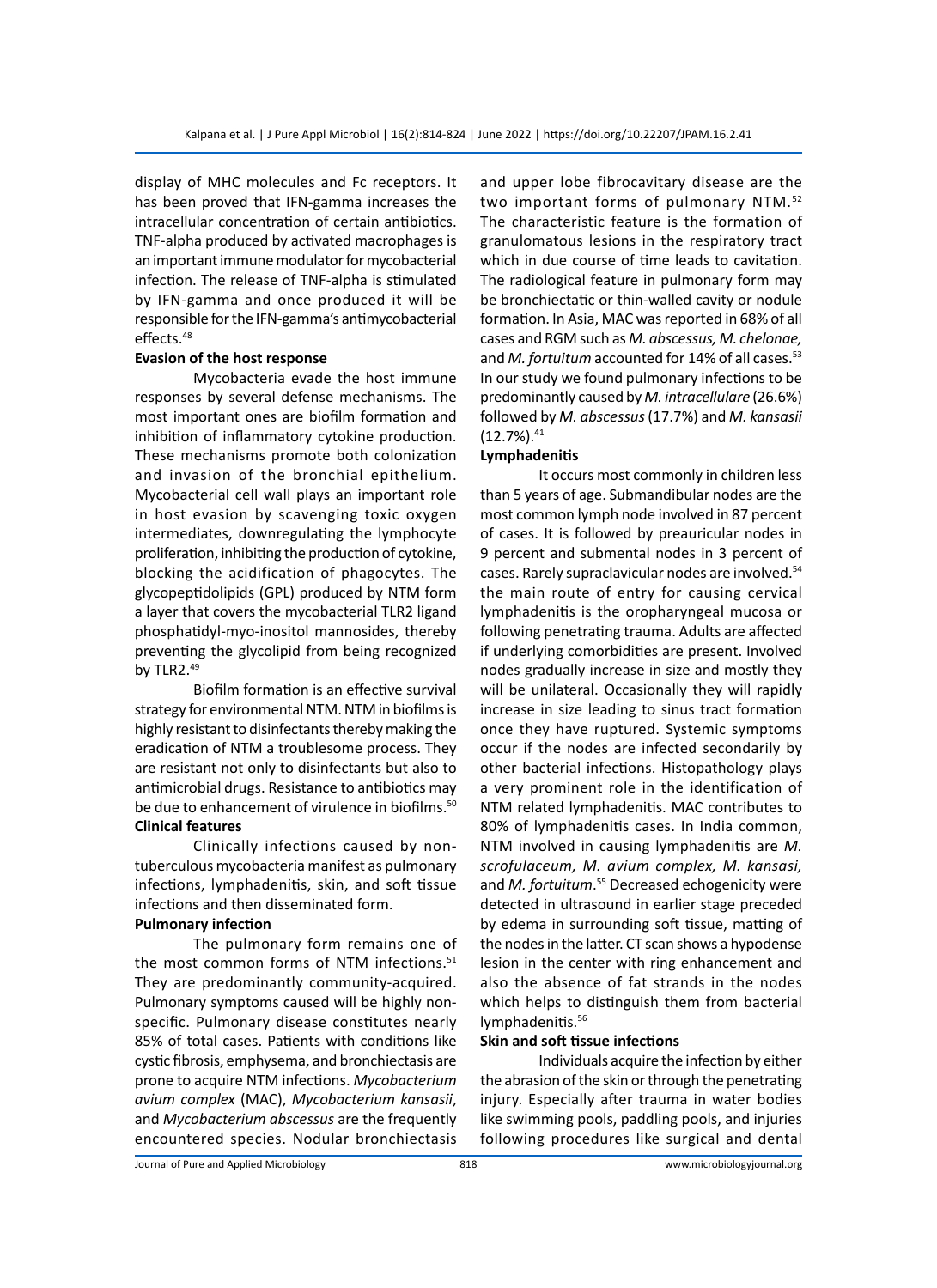sections, there are high chances of acquiring NTM infections. Infection can also occur at the site of vascular catheters, tattooed areas, or at the piercing site.

The lesions caused by NTM will be polymorphic consisting of ulcers, papules, plaques, or nodules. Initially begins as induration which will be progressing slowly and this indurated area will ulcerate in a few weeks. Except for lesions caused by *Mycobacterium haemophilum* other NTM causing skin lesions will be painless without any systemic manifestations. A study by Bartralot et al. showed cutaneous manifestations caused by NTM can be classified as localized lesions or disseminated cutaneous lesions. The localized lesions can further be differentiated as either lymphocutaneous (sporotrichoid) or nonlymphocutaneous form.57 But the manifestation of the lesions in disseminated form varies depending on the immune status of the patient. In normal individuals the disseminated lesions manifest in the form of folliculitis and the immunosuppressed patient's lesions may take the form of plaques, nodules, or ulcers. The most common agent causing these forms of the lesion is the rapidly growing NTM. Species like *M. kansasii, M. avium complex* are also responsible for the above described disseminated infections.<sup>58</sup>

The most common skin manifestation caused by NTM will be in the form of fish tank granuloma caused by *M. marinum* or Buruli ulcer caused by *M. ulcerans* or lesions caused by rapidly growing NTM causing non-specific lesions.

Lesions caused by *M. marinum* commonly affect the upper extremity (95%), among which 80% of cutaneous involvement in the upper limb occurs in hands. The type of lesion following *M. marinum* occurs in a sporotrichoid pattern without involving any nodes. For treatment, lesions are categorized into three main types which are as follows: Type 1, Type 2, and Type 3 lesions.

Type 1 are superficial lesions that rarely require antibiotics if no remission was observed; In Type 2 lesions, subcutaneous granulomas are formed for which treatment with an antibiotic is mandatory; finally, in Type 3 lesions there will be deeper structures like tendons, bones which are involved for which both surgical excision and antibiotic therapy will be given. A rare case of

tenosynovitis caused by *M. marinum* infections have been reported.59

One of the neglected diseases that are caused by NTM which requires increased surveillance is the bankruptcy wound also known as Buruli ulcer caused by *M. ulcerans.* Other names for this ulcer are Searls ulcer, Mossman ulcer, or Kumasi ulcer. Although the highest number of cases is found in Africa, the disease has also been documented in America, Asia, and the Pacific regions. Presenting as a painless lesion in the form of a nodule which eventually undergoes necrosis and forms an ulcer. The manifestation of this pathogen is due to the production of a toxin called mycolactone which binds to WASP protein and SEC61 and causes cell death. According to World Health Organization, lesion caused by *M. ulcerans*  is classified into three categories. Based on the size and type of lesions they are categorized as the first, second, and third categories. Lesions less than 5 cm are considered as first and the lesion between 5 to 15 cm comes under the second category and those that are more than 15 cm or involve sites like bones, eyes, and breast are called the third category. Again category three is classified into three groups as 3a, 3b, and 3c if there is additional involvement of bone in the form of osteomyelitis, at sites that are critical and numerous tiny lesions respectively.<sup>60</sup>

#### **Disseminated form of NTM**

Disseminated form of the NTM infections occurs in immune-compromised patients causing vague symptoms like high-grade fever, night sweats, weight loss, hepatosplenomegaly. The most common atypical organism causing disseminated forms are *M. avium complex, M. genavense*. Patients at high risk of acquiring disseminated NTM infections include AIDS patients if the CD4 count is less than 100/µL, patients receiving treatment for the inflammatory disease by consuming antibodies against interferon-gamma and hemodialysis patients. Genetic susceptibility was observed in those patients in which HIV is negative.<sup>61</sup> In our study we found the extrapulmonary infection to be predominantly caused by *M. intracellulare* (21.1%) followed by *M. scrofulaceum* (15.8%) and *M. fortuitum* (10.5%).<sup>41</sup>

# **Treatment**

Mere isolation of NTM cannot be considered for starting treatment. NTM causes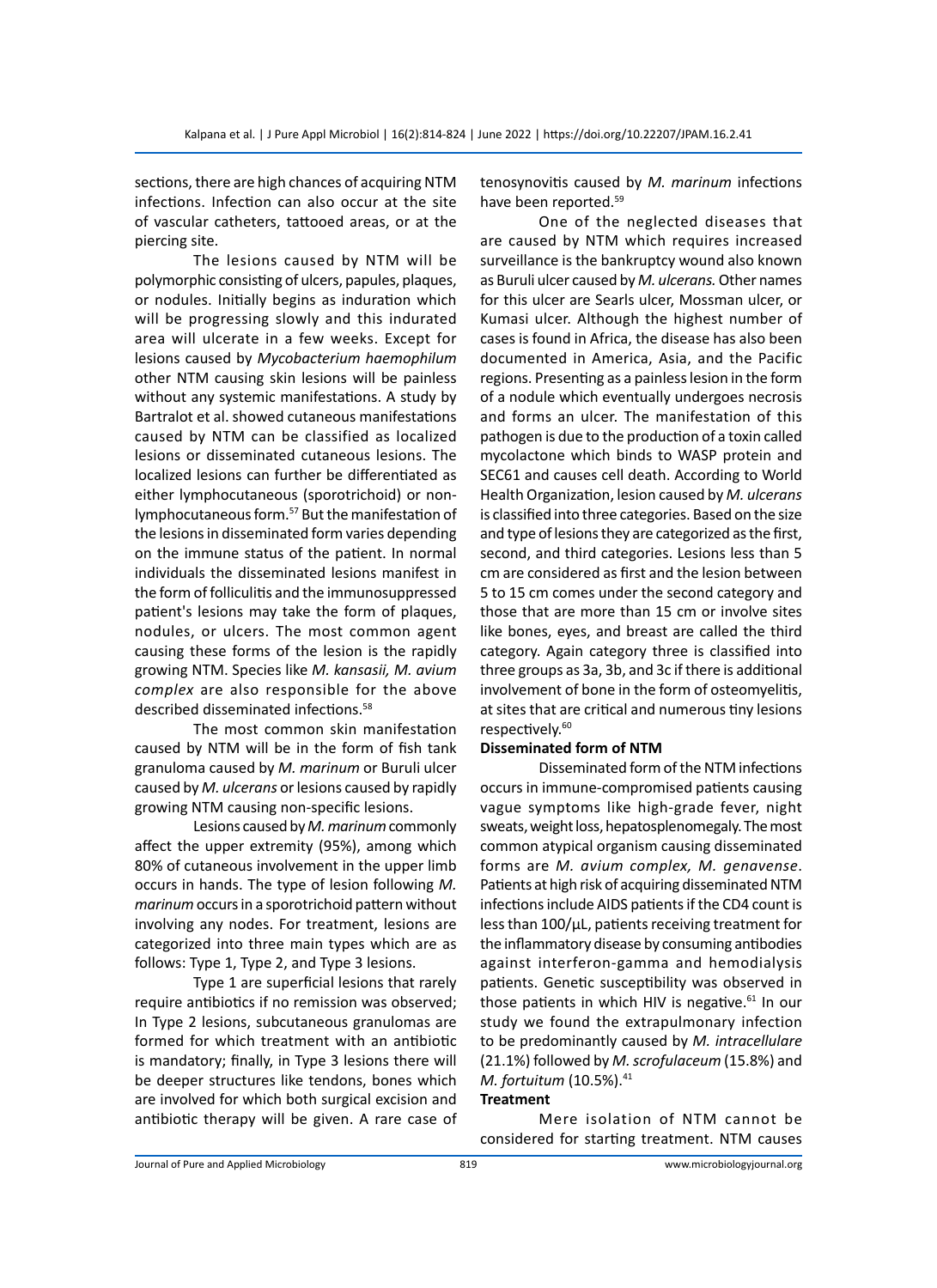pulmonary manifestation similar to tuberculosis but the characteristic feature is that certain NTM does not respond to the routinely used antitubercular drugs so there is a possibility that NTM cases may be misdiagnosed as drug resistant TB in resource-poor settings as already discussed.<sup>62</sup> Added burden in this regard is the cost spend for treatment. According to the study conducted by Strollo et al., it was found that 815 million dollars were spent in 2010 to treat 86,244 NTM cases.63 Apart from problems like misdiagnosis as TB, increased cost spent in treatment there are other issues like a prolonged period of treatment, relapses which make the treatment of NTM diseases, a cumbersome process.<sup>64</sup>

The empirical therapy for suspected NTM lung disease is not recommended by the ATS guidelines. Antimycobacterial susceptibility should be performed according to the Clinical and Laboratory standard institute (CLSI) M24 document and should be reported with the minimum inhibitory concentration (MIC). Before starting the treatment certain patient-related factors need to be considered which include comorbidities, type of risk factors that the patient is harboring, and severity of the disease.

For MAC-associated disease, combination rifampin, ethambutol, and clarithromycin or azithromycin either daily or intermittently based on the severity of the disease is recommended. Injectable aminoglycosides are usually preferred for patients with severe diseases. But patients in whom injectables are contraindicated, the use of nebulized aminoglycosides can be suggested. Similar to MAC treatment, the regimen of choice for the treatment *M. malmoense* also includes the same regimen.<sup>65</sup>

NTM-PD due to *M. kansasii* is treated with rifampicin, ethambutol with macrolide, or isoniazid. In addition to the above-mentioned drugs either isoniazid or fluoroquinolone will be added in case of infections due to *M. xenopi*. 65

M.abscessus causing disease will be treated in two phases which include initially the intensive phase followed by the continuation phase. The initial phase includes intravenously given amikacin, tigecycline, and imipenem and orally tolerated azithromycin or clarithromycin followed by a continuation phase with amikacin given in nebulized form along with azithromycin or clarithromycin. Based on antibiotic susceptibility, up to three can be added among clofazimine, linezolid, minocycline or doxycycline, moxifloxacin or ciprofloxacin, and co-trimoxazole.<sup>65</sup>

*M. chelonae* which mainly causes skin and soft tissue infections and bone infections will be treated for 4 months and 6 months respectively. Drugs like tobramycin (superior to amikacin), imipenem, ciprofloxacin, doxycycline, clarithromycin, and linezolid can be given in combinations. If the patient is not responding to drugs then surgery will be indicated in appropriate conditions.<sup>65</sup>

For *M. fortuitum* causing lung infections, 12 months of therapy containing two drugs that show invitro activity is given. The extrapulmonary infections caused by them will be treated like those caused by *M. chelonae.* 

*M. genavense,* highly fastidious NTM shows susceptibility to streptomycin, amikacin, macrolides, fluoroquinolones, and rifamycins. *M. marinum* is found to be susceptible to ethambutol, clarithromycin, cotrimoxazole, rifabutin, and rifampin. They are found to be resistant to first-line anti-TB drugs like pyrazinamide and isoniazid. A combination of two agents namely clarithromycin and ethambutol are given for a total of nearly 3 to 4 months. *M. haemophilum* causing infections are treated with ciprofloxacin, rifampin, clarithromycin, and rifampin.<sup>65</sup>

Pulmonary infections and certain intraabdominal infections caused by *M. simiae*  are treated with moxifloxacin which shows higher activity against this species in combination with cotrimoxazole and clarithromycin. *M. smegmatis* which mainly causes extrapulmonary disease are treated with two principle drugs namely cotrimoxazole and doxycycline both of which are given in oral formulations. But parenteral route can be used if the organism causes severe infection.<sup>65</sup> *M. szulgaiis* peculiar in being susceptible to some antitubercular drugs like pyrazinamide, rifampin, and isoniazid and was also found to be sensitive to quinolone and macrolide.<sup>65</sup>

*M. ulcerans*, the third most common mycobacterial infection causing skin lesions are usually treated by the debridement procedure. Since the lesions caused by *M. ulcerans* are usually painless, clinicians mostly prefer performing excision followed by primary closure of the excised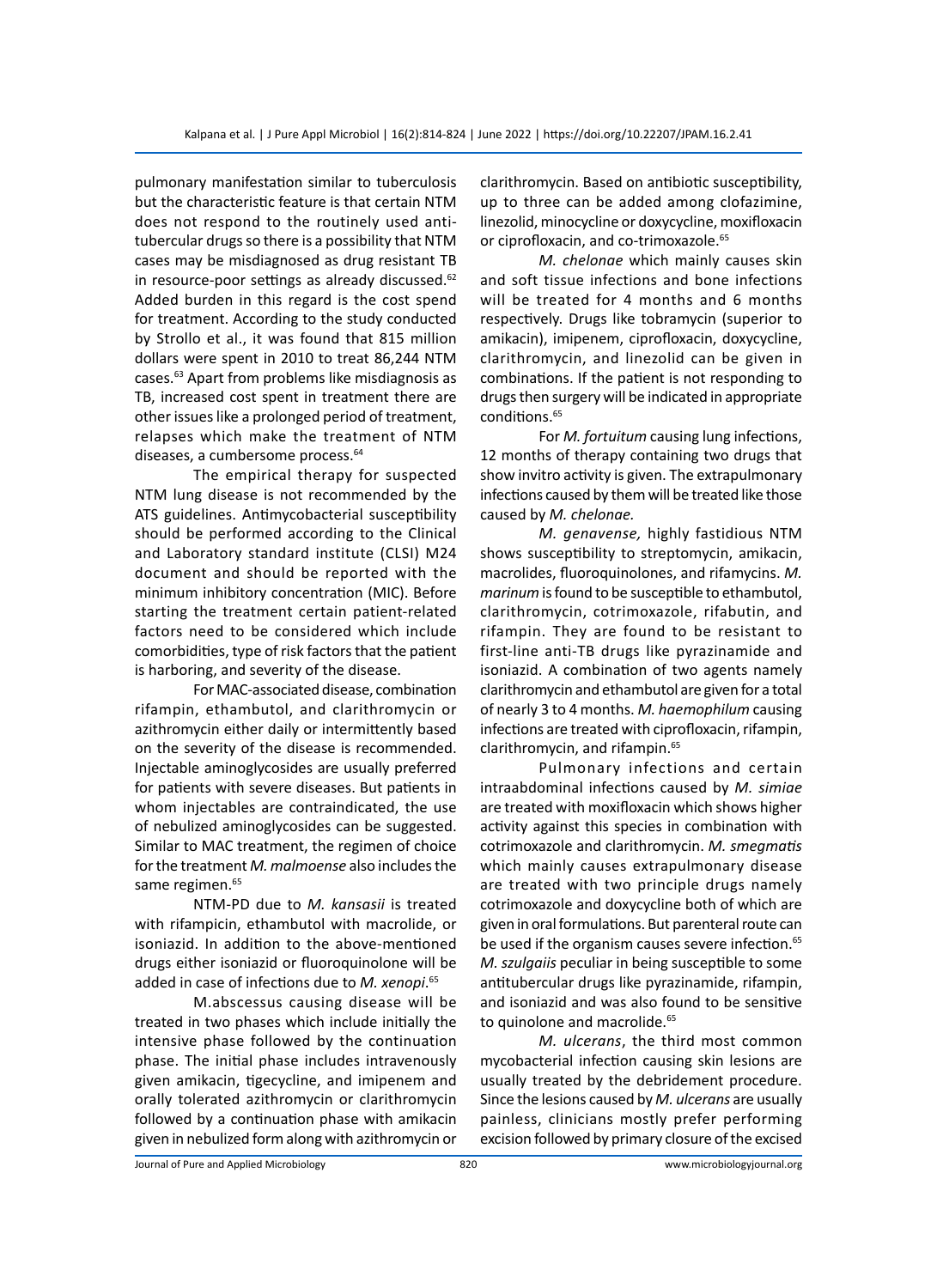lesion. After surgical debridement rifampin is given as monotherapy or combination with clarithromycin is given.<sup>65</sup>

*M. xenopi* causing lung disease specifically in patients who are suffering from obstructive pulmonary disease show variable responses to the treatment. Some isolates were found to be susceptible to first-line anti-tubercular drugs and others were resistant to them. The ideal drug combination for the infections caused by *M. xenopi* is rifampicin, clarithromycin, and ethambutol. In some cases, moxifloxacin was added to the above regimen for the effective response.<sup>65</sup>

# **Mechanisms of resistance**

The most common types of resistance mechanisms described in NTM are natural resistance, inducible resistance, and mutational resistance

#### **Natural resistance**

Natural resistance of the non-tuberculous mycobacteria to the hydrophilic drugs is provided by a lipid-rich cell wall which imparts hydrophobicity to the cell wall and the porin channels. The lipid-rich cell wall mainly acts as an impermeability barrier. Some genetic mechanisms are responsible for maintaining the hydrophobic cell wall. kasB gene protein kinase G, fbpA, asnB in *M. marinum,* the mtrAB system in *M. smegmatis*  and Maa2520, and pks12 in *M. avium* are some of them. Glycopeptidolipids responsible for different phenotypes of the atypical bacteria like smooth and rough variants also play an important role in showing the difference in susceptibility to antibiotics.<sup>66</sup> Porin channels are required for the uptake of hydrophilic antibiotics, so deletion of genes coding for them like MspA leads to resistance to hydrophilic fluoroquionolones.<sup>67</sup>

Due to the production of beta-lactamases by the NTM, there is an inherent resistance to the use of beta-lactams. Resistance to drugs like fluoroquinolones, aminoglycosides have been documented due to the production of enzymes like acetyltransferases and phosphotransferases. In *M. fortuitum*, Streptomycin resistance occurred due to the phosphotransferase system.<sup>68</sup> Rifampicin inactivation ribosyl transferase proteins in *M. fortuitum* has been documented.69

# **Inducible resistance**

Inducible resistance has been reported in *M. fortuitum* and other rapid growers except *M. chelonae* due to erythromycin resistance methylase gene which causes methylation of the binding site of the macrolide thereby conferring resistance.70 RNA polymerase binding protein conferring inducible resistance to rifampicin has been studied. Inducible resistance to rifampicin has been well documented in *M. smegmatis.*  **Mutations**

In MAC and *M. abscessus* high level of resistance to macrolides occurs due to mutations in codon 2058 or 2059 of rrl gene.<sup>62</sup> Aminoglycoside resistance in *M. abscessus* and *M. chelonae* occurs due to mutation in codon 1408 rrs gene. Similar to *M. tuberculosis,* resistance to rifampicin occurs due to mutation in rpoB gene in *M. kansasii*. 71

#### **Conclusion**

The incidence of NTM is on the rise across the globe with many clinical cases being misdiagnosed and mismanaged as MDR TB. It is essential to accurately identify the disease-causing pathogen because the treatment option for certain NTM varies from the Mycobacterium tuberculosis complex. In this review, we tried to illustrate the epidemiology, pathogenesis, symptomatology, and treatment of NTM. Accurate identification of these organisms to species level is required for prompt treatment and mitigation of adverse events.

#### **Acknowledgments**

None.

#### **Conflict of Interest**

The authors declare that there is no conflict of interest

#### **Author's Contribution**

All authors listed have made a substantial, direct and intellectual contribution to the work, and approved it for publication.

#### **Funding**

None.

#### **Data Availability**

All datasets generated or analyzed during this study are included in the manuscript

#### **Ethics Statement**

Not applicable.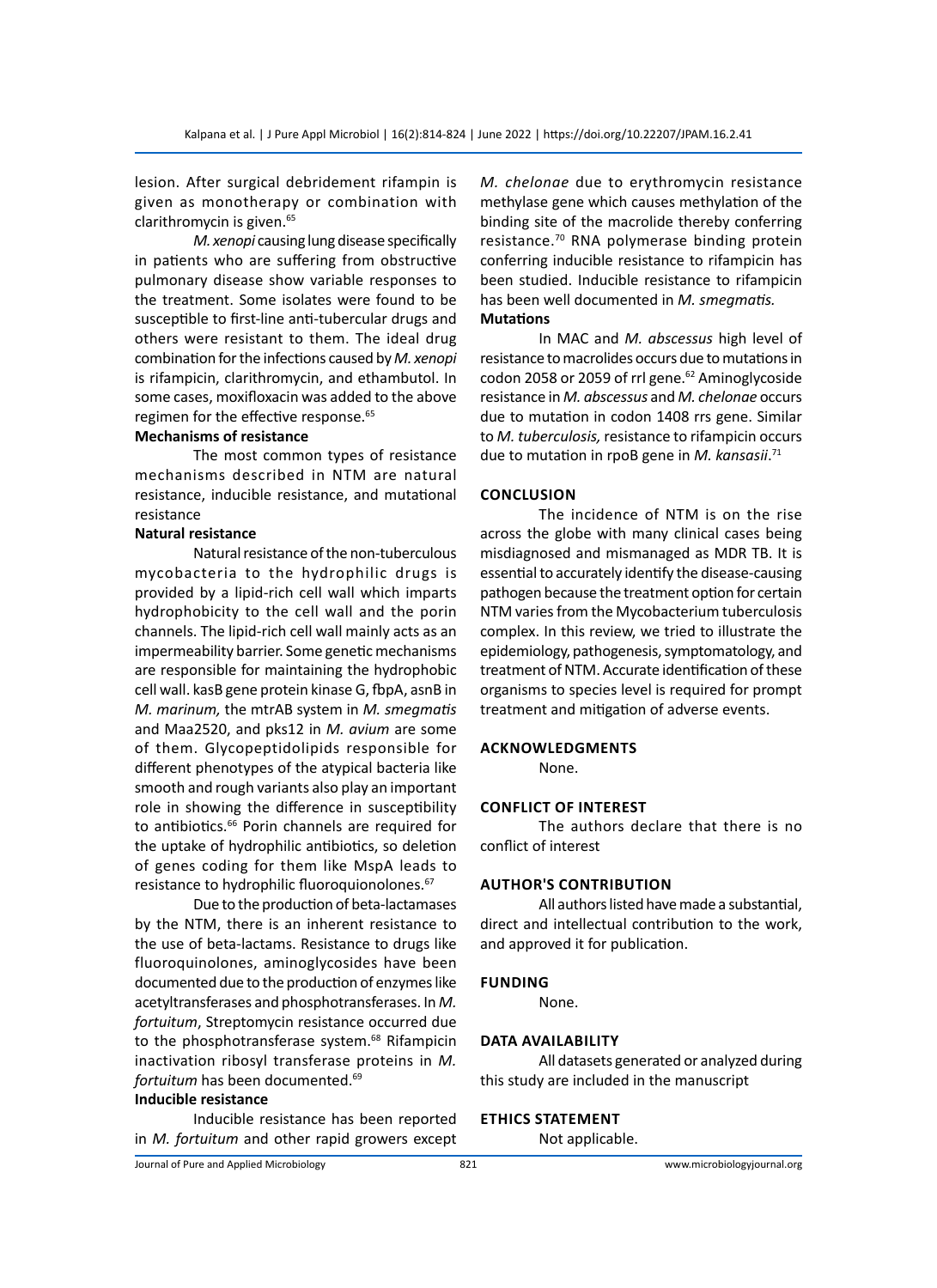#### **References**

- 1. Koneman EW WW. Konemans color atlas and textbook of diagnostic microbiology. Philadelphia: Lippincott Williams & Wilkins; 2006.
- 2. Wayne LG, Sramek HA. Agents of newly recognized or infrequently encountered mycobacterial diseases. *Clin Microbiol Rev.* 1992;5(1):1-25. doi: 10.1128/ CMR.5.1.1.
- 3. Brown-Elliott BA, Wallace Jr RJ. Infections caused by nontuberculous mycobacteria other than *Mycobacterium avium* complex. Mandell, Douglas and Bennett's Principles and Practice of Infectious Disease, Bennett JE, Dolin R and Blaser (editors). 8th edition, Elsevier, Philadelphia. 2015. doi: 10.1016/ B978-1-4557-4801-3.00254-X
- 4. Rivero‑Lezcano OM, Gonzalez‑Cortes C, Mirsaeidi M. The unexplained increase of nontuberculous mycobacteriosis. *International Journal of Mycobacteriology.* 2019;8(1):1-6. doi: 10.4103/ijmy. ijmy\_18\_19
- 5. Dirac MA, Horan KL, Doody DR, et al. Environment or Host? *Am J Respir Crit Care Med.* 2012;186(7):684-691. doi: 10.1164/rccm.201205-0825OC
- 6. Fralkinham  $3^{rd}$  JO. Surrounded by mycobacteria: nontuberculous mycobacteria in the human environment. *J Appl Microbiol.* 2009;107(2):356-367. doi: 10.1111/j.1365-2672.2009.04161.x
- 7. Falkinham JO. Environmental sources of nontuberculous mycobacteria. *Clin Chest Med.* 2015;36(1):35-41. doi: 10.1016/j.ccm.2014.10.003
- 8. Brennan PJ, Nikaido H. The envelope of mycobacteria. *Annu Rev Biochem.* 1995;64:29-63. doi: 10.1146/ annurev.bi.64.070195.000333
- 9. Kirschner RA, Parker BC, Falkinham JO. Epidemiology of infection by nontuberculous mycobacteria. *Mycobacterium avium*, *Mycobacterium intracellulare,*  and *Mycobacterium scrofulaceum* in acid, brownwater swamps of the southeastern United States and their association with environmental variables. *Am Rev Respir Dis.* 1992;145(2 Pt 1):271-275. doi: 10.1164/ ajrccm/145.2\_Pt\_1.271
- 10. Strahl ED, Gillaspy GE, Falkinham JO. Fluorescent acid-fast microscopy for measuring phagocytosis of *Mycobacterium avium*, *Mycobacterium intracellulare,*  and *Mycobacterium scrofulaceum* by Tetrahymena pyriformis and their intracellular growth. *Appl Environ Microbiol.* 2001;67(10):4432-4439. doi: 10.1128/ AEM.67.10.4432-4439.2001
- 11. Delafont V, Mougari F, Cambau E, et al. First evidence of amoebae-mycobacteria association in drinking water network. *Environ Sci Technol.* 2014;48(20):11872- 11882. doi: 10.1021/es5036255
- 12. Falkinham JO, Iseman MD, de Haas P, van Soolingen D. *Mycobacterium avium* in a shower linked to pulmonary disease. *J Water Health.* 2008;6(2):209-213. doi: 10.2166/wh.2008.232
- 13. Tichenor WS, Thurlow J, McNulty S, Brown-Elliott BA, Wallace RJ, Falkinham JO. Nontuberculous Mycobacteria in Household Plumbing as Possible Cause of Chronic Rhinosinusitis. *Emerg Infect Dis.*  2012;18(10):1612-1617. doi: 10.3201/eid1810.120164 14. Sax H, Bloemberg G, Hasse B, et al. Prolonged Outbreak

of *Mycobacterium chimaera* Infection After Open-Chest Heart Surgery. *Clin Infect Dis Off Publ Infect Dis Soc Am.* 2015.;61(1):67-75. doi: 10.1093/cid/civ198

- 15. Winthrop KL, Albridge K, South D, et al. The clinical management and outcome of nail salon-acquired *Mycobacterium fortuitum* skin infection. *Clin Infect Dis.* 2004;38(1):38-44. doi: 10.1086/380459
- 16. Thorel M-F, Falkinham JO, Moreau RG. Environmental mycobacteria from alpine and subalpine habitats. *FEMS Microbiol Ecol.* 2004;49(3):343-347. doi: 10.1016/j.femsec.2004.04.016
- 17. Fyfe JAM, Lavender CJ, Handasyde KA, et al. A Major Role for Mammals in the Ecology of Mycobacterium ulcerans. *PLoS Negl Trop Dis.* 2010;4(8):e791. doi: 10.1371/journal.pntd.0000791
- 18. Bono M, Jemmi T, Bernasconi C, Burki D, Telenti A, Bodmer T. Genotypic characterization of *Mycobacterium avium* strains recovered from animals and their comparison to human strains. *Appl Environ Microbiol.* 1995;61(1):371-373. doi: 10.1128/ aem.61.1.371-373.1995
- 19. Piersimoni C, Scarparo C. Extrapulmonary Infections Associated with Nontuberculous Mycobacteria in Immunocompetent Persons. *Emerg Infect Dis.* 2009;15(9):1351-1358. doi: 10.3201/eid1509.081259
- 20. Hein WR, Tomasovic AA. An Abattoir Survey of Tuberculosis in Feral Buffaloes. *Aust Vet J.* 1981;57(12):543-547. doi: 10.1111/j.1751-0813.1981. tb00429.x
- 21. Phillips MS, von Reyn CF. Nosocomial Infections Due to Nontuberculous Mycobacteria. *Clin Infect Dis.*  2001;33(8):1363-1374. doi: 10.1086/323126
- 22. Lowry PW, Jarvis WR, Oberle AD, et al. *Mycobacterium chelonae* causing otitis media in an ear-nose-andthroat practice. *N Engl J Med.* 1988;319(15):978-982. doi: 10.1056/NEJM198810133191504
- 23. Neitch SM, Sydnor JB, Schleupner CJ. *Mycobacterium fortuitum* as a cause of mastoiditis and wound infection. *Arch Otolaryngol Chic.* 1982;108(1):11-14 doi: 10.1001/archotol.1982.00790490013003
- 24. Morris JG, Potter M. Emergence of new pathogens as a function of changes in host susceptibility. *Emerg Infect Dis.* 1997;3(4):435-441. doi: 10.3201/eid0304.970404
- 25. Vincent T, Plawecki M, Goulabchand R, Guilpain P, Eliaou JF. Emerging clinical phenotypes associated with anti-cytokine autoantibodies. *Autoimmun Rev.* 2015;14(6):528-535. doi: 10.1016/j. autrev.2015.01.015
- 26. Mirsaeidi M, Farshidpour M, Ebrahimi G, Aliberti S, Falkinham JO. Management of Nontuberculous Mycobacterial Infection in The Elderly. *Eur J Intern Med.* 2014;25(4):356-363. doi: 10.1016/j.ejim.2014.03.008
- 27. Portillo K, Morera J. Nutritional status and eating disorders: neglected risks factor for nontuberculous mycobacterial lung disease? *Med Hypotheses.*  2012;78(1):39-41. doi: 10.1016/j.mehy.2011.09.037
- 28. Honda JR, Virdi R, Chan ED. Global Environmental Nontuberculous Mycobacteria and Their Contemporaneous Man-Made and Natural Niches. *Front Microbiol.* 2018;9:2029. doi: 10.3389/ fmicb.2018.02029
- 29. Desikan P, Tiwari K, Panwalkar N, et al. Public health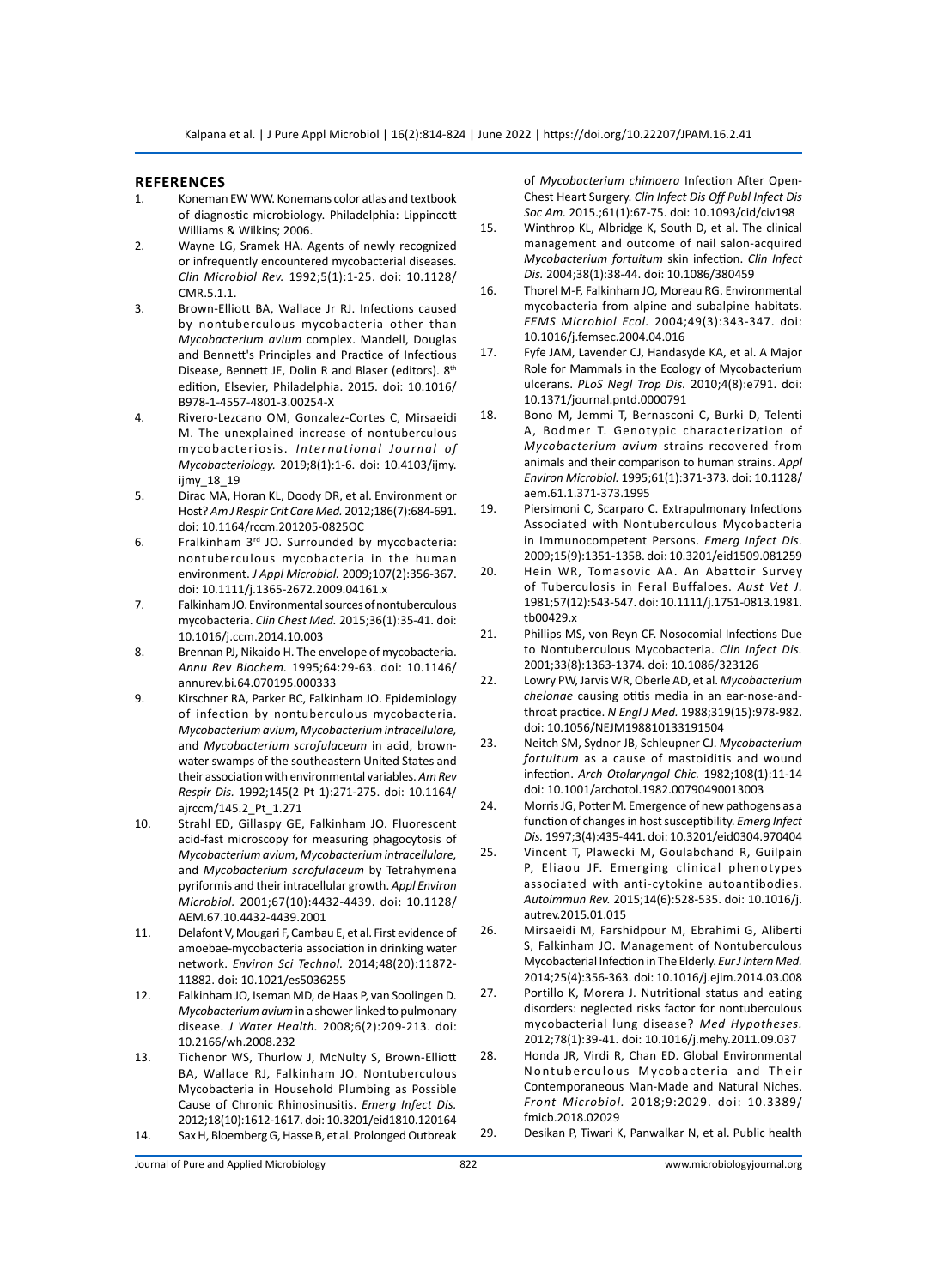relevance of non-tuberculous mycobacteria among AFB positive sputa. *Germs.* 2017;7(1):10-18. doi: 10.18683/germs.2017.1103

- 30. Honda JR, Bernhard JN, Chan ED. Natural disasters and nontuberculous mycobacteria: a recipe for increased disease? *Chest.* 2015;147(2):304-308. doi: 10.1378/ chest.14-0974
- 31. Donohue MJ, Wymer L. Increasing Prevalence Rate of Nontuberculous Mycobacteria Infections in Five States, 2008-2013. *Ann Am Thorac Soc.* 2016;13(12):2143- 2150. doi: 10.1513/AnnalsATS.201605-353OC
- 32. Ringshausen FC, Wagner D, de Roux A, et al. Prevalence of Nontuberculous Mycobacterial Pulmonary Disease, Germany, 2009-2014. *Emerg Infect Dis.* 2016;22(6):1102-1105. doi: 10.3201/eid2206.151642
- 33. Ide S, Nakamura S, Yamamoto Y, et al. Epidemiology and Clinical Features of Pulmonary Nontuberculous Mycobacteriosis in Nagasaki, Japan. *PLoS ONE.* 2015;10(5):128304. doi: 10.1371/journal. pone.0128304
- 34. Park SC, Kang MJ, Han CH, et al. Prevalence, incidence, and mortality of nontuberculous mycobacterial infection in Korea: a nationwide population-based study. *BMC Pulm Med.* 2019;19(1):140. doi: 10.1186/ s12890-019-0901-z
- 35. Shafipour M, Shirzad-Aski H, Ghaemi EA, et al. Occurrence and risk factors of nontuberculous mycobacteria in tuberculosis-suspected patients in the north of Iran. *Iranian Journal of Microbiology.* 2021;13(2):190-198. doi: 10.18502/ijm.v13i2.5980
- 36. Maurya AK, Nag VL, Kant S, et al. Prevalence of Nontuberculous Mycobacteria among Extrapulmonary Tuberculosis Cases in Tertiary Care Centers in Northern. *BioMed Research International.* 2015;2015:e465403. doi: 10.1155/2015/465403
- 37. Umrao J, Singh D, Zia A, et al. Prevalence and species spectrum of both pulmonary and extrapulmonary nontuberculous mycobacteria isolates at a tertiary care center. *Int J Mycobacteriol.* 2016;5(3):288-293. doi: 10.1016/j.ijmyco.2016.06.008
- 38. Chakrabarti A, Sharma M, Dubey ML. Isolation rates of different mycobacterial species from Chandigarh (north India). *Indian J Med Res.* 1990;91:111-114.
- 39. Karak K, Bhattacharyya S, Majumdar S, De PK. Pulmonary infection caused by Mycobacteria other than M. tuberculosis in and around Calcutta. *Indian J Pathol Microbiol.* 1996;39(2):131-134.
- 40. Jesudason MV, Gladstone P. Non tuberculous mycobacteria isolated from clinical specimens at a tertiary care hospital in South India. *Indian J Med Microbiol.* 2005;23(3):172-175. doi: 10.4103/0255- 0857.16589
- 41. Thangavelu K, Krishnakumariamma K, Pallam G, et al. Prevalence and speciation of non-tuberculous mycobacteria among pulmonary and extrapulmonary tuberculosis suspects in South India. *J Infect Public Health.* 2021;14(3):320-323. doi: 10.1016/j. jiph.2020.12.027
- 42. Puzo G. The carbohydrate- and lipid-containing cell wall of mycobacteria, phenolic glycolipids: structure and immunological properties. *Crit Rev Microbiol.* 1990;17(4):305-327. doi:

10.3109/10408419009105730

- 43. Freeman R, Geier H, Weigel KM, Do J, Ford TE, Cangelosi GA. Roles for Cell Wall Glycopeptidolipid in Surface Adherence and Planktonic Dispersal of *Mycobacterium avium*. *Appl Environ Microbiol.* 2006;72(12):7554-7558. doi: 10.1128/AEM.01633-06
- 44. Chatterjee D, Khoo KH. Mycobacterial lipoarabinomannan: an extraordinary lipoheteroglycan with profound physiological effects. *Glycobiology.* 1998;8(2):113-120. doi: 10.1093/glycob/8.2.113
- 45. Bermudez LE, Young LS, Enkel H. Interaction of *Mycobacterium avium complex* with human macrophages: roles of membrane receptors and serum proteins. *Infect Immun.* 1991;59(5):1697-1702. doi: 10.1128/iai.59.5.1697-1702.1991
- 46. Honda JR, Knight V, Chan ED. Pathogenesis and risk factors for nontuberculous mycobacterial lung disease. *Clin Chest Med.* 2015;36(1):1-11. doi: 10.1016/j. ccm.2014.10.001
- 47. Gately MK, Renzetti LM, Magram J, et al. The interleukin-12/interleukin-12-receptor system: role in normal and pathologic immune responses. *Annu Rev Immunol.* 1998;16:495-521. doi: 10.1146/annurev. immunol.16.1.495
- 48. Bermudez LE, Young LS. Oxidative and non-oxidative intracellular killing of *Mycobacterium avium* complex. *Microb Pathog.* 1989;7(4):289-298. doi: 10.1016/0882- 4010(89)90047-8
- 49. Rhoades ER, Archambault AS, Greendyke R, Hsu F-F, Streeter C, Byrd TF. *Mycobacterium abscessus* Glycopeptidolipids mask underlying cell wall phosphatidyl-myo-inositol mannosides blocking induction of human macrophage TN. J Immunol. 2009 Aug 1;183(3):1997-2007. doi: 10.4049/ jimmunol.0802181
- 50. Sousa S, Bandeira M, Carvalho PA, Duarte A, Jordao L. Nontuberculous mycobacteria pathogenesis and biofilm assembly. *Int J Mycobacteriol*. 2015;4(1):36-43. doi: 10.1016/j.ijmyco.2014.11.065
- 51. Zhang ZX, Cherng BPZ, Sng L-H, Tan YE. Clinical and microbiological characteristics of non-tuberculous mycobacteria diseases in Singapore with a focus on pulmonary disease, 2012-2016. *BMC Infect Dis.* 2019;19(1):436. doi: 10.1186/s12879-019-3909-3
- 52. Johnson MM, Odell JA. Nontuberculous mycobacterial pulmonary infections. *J Thorac Dis.* 2014;6(3):210-220. doi: 10.3978/j.issn.2072-1439.2013.12.24
- 53. Simons S, van Ingen J, Hsueh P-R, et al. Nontuberculous mycobacteria in respiratory tract infections, eastern Asia. *Emerg Infect Dis.* 2011;17(3):343-349. doi: 10.3201/eid170310060
- 54. Lindeboom JA, Smets AMJB, Kuijper EJ, van Rijn RR, Prins JM. The sonographic characteristics of nontuberculous mycobacterial cervicofacial lymphadenitis in children. *Pediatr Radiol.* 2006;36(10):1063-1067. doi: 10.1007/ s00247-006-0271-6
- 55. Margileth AM, Chandra R, Altman RP. Chronic lymphadenopathy due to mycobacterial infection. Clinical features, diagnosis, histopathology, and management. *Am J Dis Child.* 1984;138(10):917-922. doi: 10.1001/archpedi.1984.02140480019007

Journal of Pure and Applied Microbiology 823 www.microbiologyjournal.org